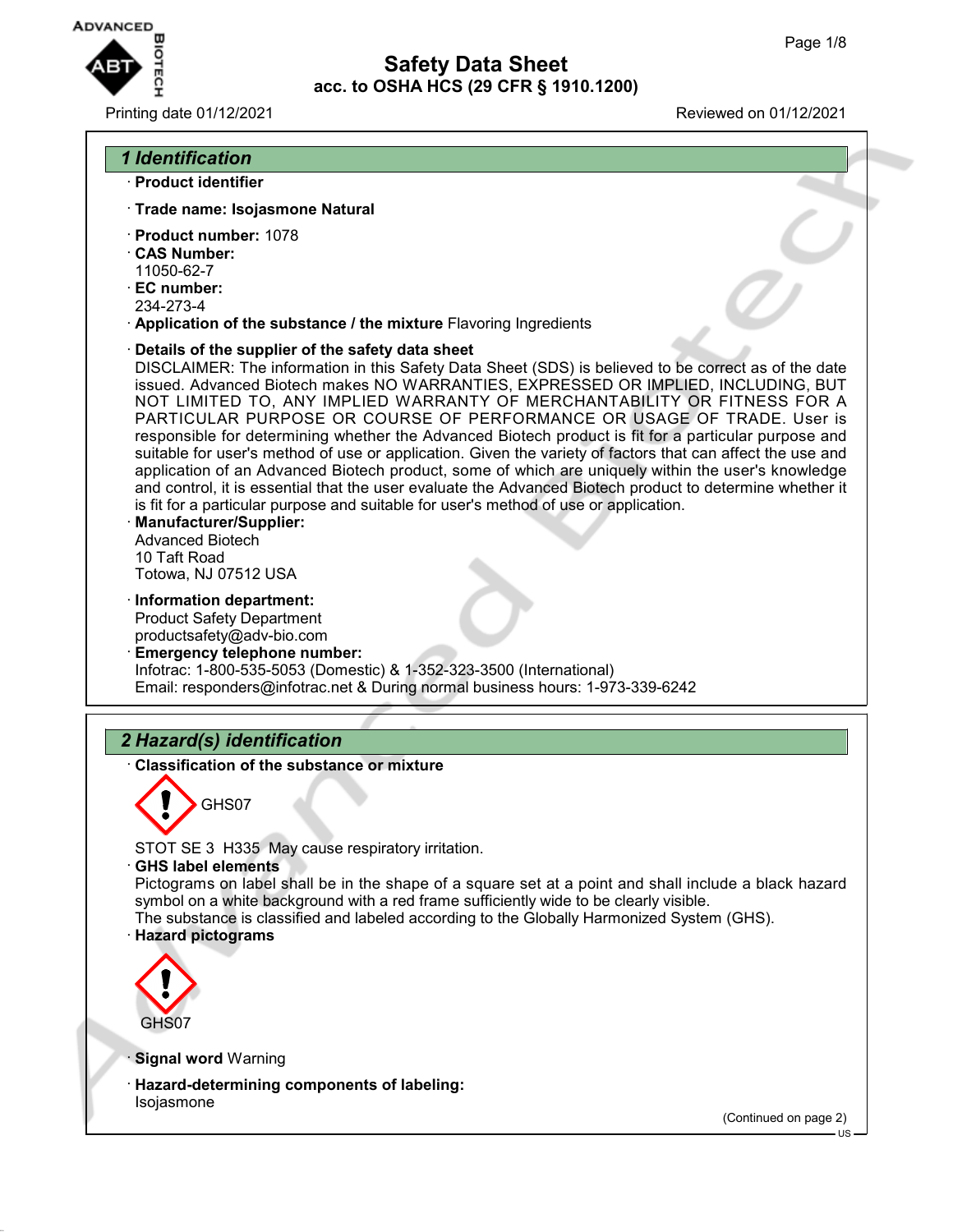

Printing date 01/12/2021 Reviewed on 01/12/2021

#### **Trade name: Isojasmone Natural**



### *4 First-aid measures*

### · **Description of first aid measures**

- · **After inhalation:** Supply fresh air; consult doctor in case of complaints.
- · **After skin contact:** Generally the product does not irritate the skin.
- · **After eye contact:** Rinse opened eye for several minutes under running water.
- · **After swallowing:** If symptoms persist consult doctor.
- · **Information for doctor:**
- · **Most important symptoms and effects, both acute and delayed** No further relevant information available.
- · **Indication of any immediate medical attention and special treatment needed** No further relevant information available.

(Continued on page 3)

US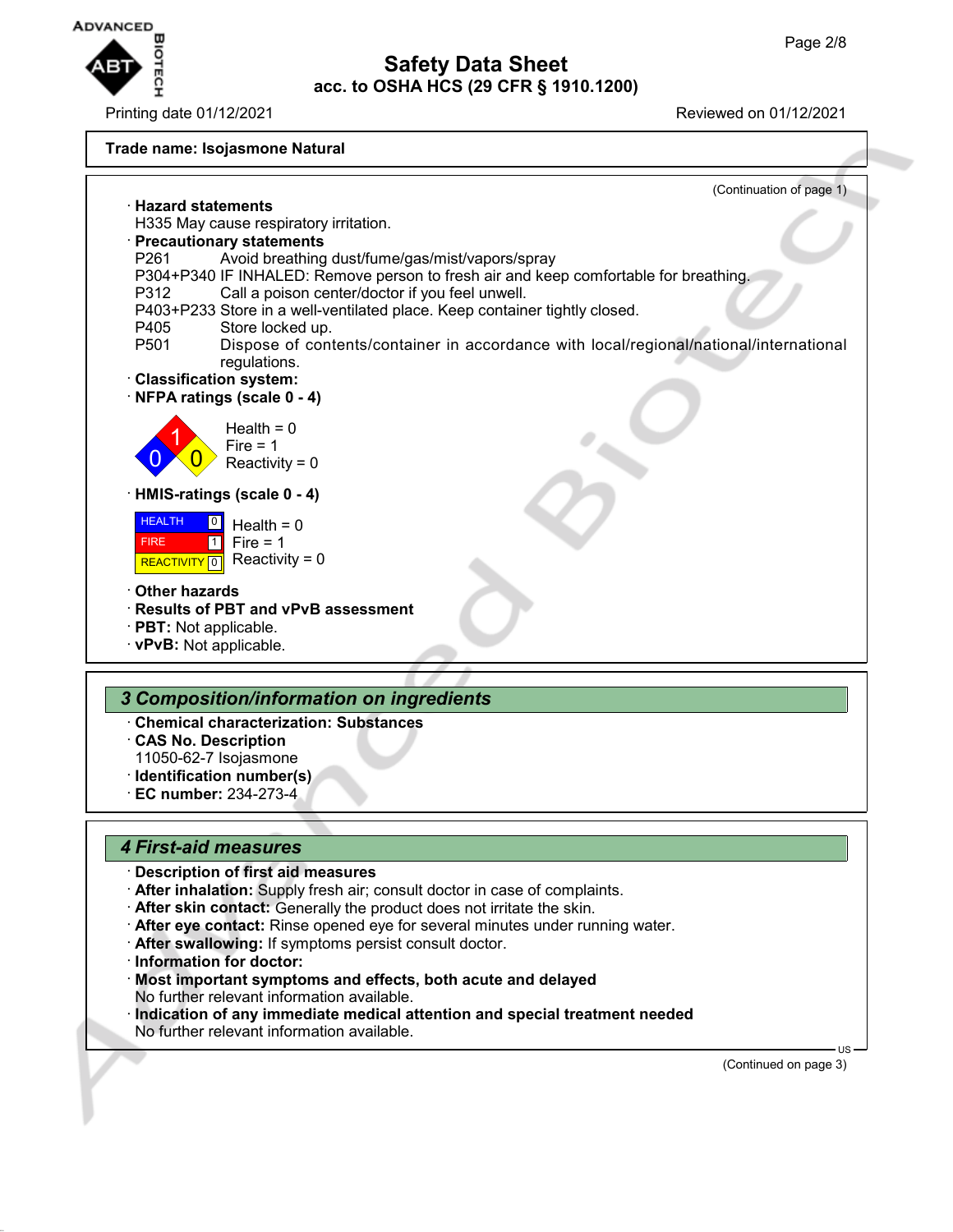

#### **Trade name: Isojasmone Natural**

(Continuation of page 2)

#### *5 Fire-fighting measures*

- · **Extinguishing media**
- · **Suitable extinguishing agents:**
- CO2, powder or alcoholresistant foam.

CO2, extinguishing powder or water spray. Fight larger fires with water spray or alcohol resistant foam. Use fire fighting measures that suit the environment.

- · **Special hazards arising from the substance or mixture** No further relevant information available.
- · **Advice for firefighters**
- · **Protective equipment:** No special measures required.
- · **Additional information** Cool endangered receptacles with water spray. Collect contaminated fire fighting water separately. It must not enter the sewage system.

#### *6 Accidental release measures*

· **Personal precautions, protective equipment and emergency procedures** Not required.

- · **Environmental precautions:** Do not allow to enter sewers/ surface or ground water.
- · **Methods and material for containment and cleaning up:**

Absorb with liquid-binding material (sand, diatomite, acid binders, universal binders, sawdust). Dispose contaminated material as waste according to item 13. Ensure adequate ventilation.

**Reference to other sections** 

See Section 7 for information on safe handling.

See Section 8 for information on personal protection equipment.

- See Section 13 for disposal information.
- · **Protective Action Criteria for Chemicals**

· **PAC-1:**

Substance is not listed.

· **PAC-2:**

Substance is not listed.

· **PAC-3:**

Substance is not listed.

## *7 Handling and storage*

- · **Handling:**
- · **Precautions for safe handling** Ensure good ventilation/exhaustion at the workplace. Prevent formation of aerosols.
- · **Information about protection against explosions and fires:** No special measures required.
- · **Conditions for safe storage, including any incompatibilities**
- · **Storage:**
- · **Requirements to be met by storerooms and receptacles:** No special requirements.
- Please refer to product specification for product storage requirements.
- · **Information about storage in one common storage facility:** Not required.
- · **Further information about storage conditions:** Keep receptacle tightly sealed.

(Continued on page 4)

US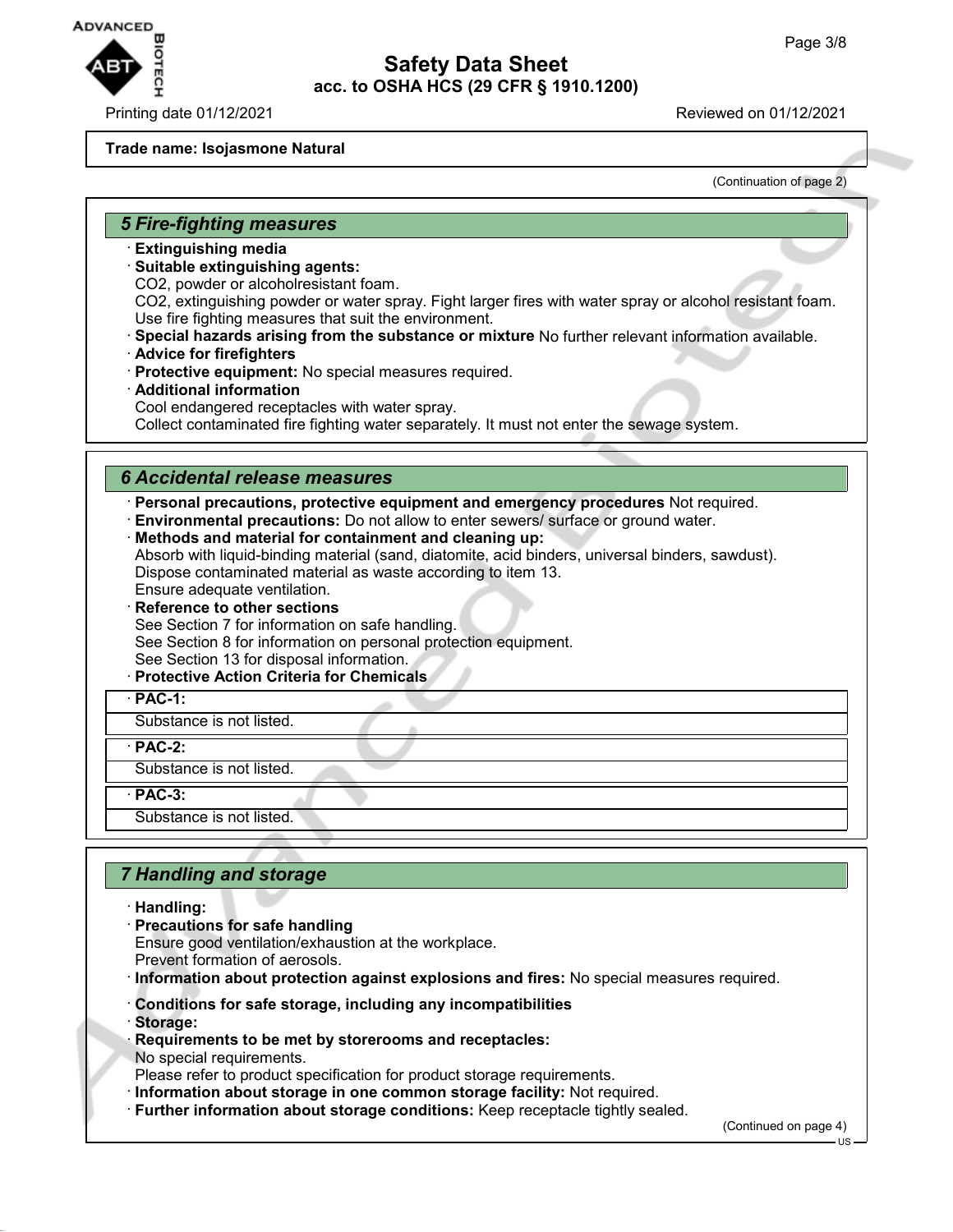

#### Printing date 01/12/2021 Reviewed on 01/12/2021

(Continuation of page 3)

#### **Trade name: Isojasmone Natural**

· **Specific end use(s)** No further relevant information available.

### *8 Exposure controls/personal protection*

· **Additional information about design of technical systems:** No further data; see item 7.

- · **Control parameters**
- · **Components with limit values that require monitoring at the workplace:** Not required.
- · **Additional information:** The lists that were valid during the creation were used as a basis.
- · **Exposure controls**
- · **Personal protective equipment:**
- · **General protective and hygienic measures:**
- Keep away from foodstuffs, beverages and feed.

Wash hands before breaks and at the end of work.

· **Breathing equipment:**

In case of brief exposure or low pollution use respiratory filter device. In case of intensive or longer exposure use respiratory protective device that is independent of circulating air.

· **Protection of hands:**

The glove material has to be impermeable and resistant to the product/ the substance/ the preparation. Due to missing tests no recommendation to the glove material can be given for the product/ the preparation/ the chemical mixture.

Selection of the glove material should be based on consideration of the penetration times, rates of diffusion and the degradation

#### · **Material of gloves**

The selection of the suitable gloves does not only depend on the material, but also on further marks of quality and varies from manufacturer to manufacturer.

# · **Penetration time of glove material**

The exact break through time has to be determined by the manufacturer of the protective gloves and has to be observed.

· **Eye protection:** Goggles recommended during refilling.

| · Information on basic physical and chemical properties<br><b>General Information</b> |                                    |  |
|---------------------------------------------------------------------------------------|------------------------------------|--|
| · Appearance:                                                                         |                                    |  |
| Form:                                                                                 | Liquid                             |  |
| Color:                                                                                | According to product specification |  |
| · Odor:                                                                               | According to product specification |  |
| Odor threshold:                                                                       | Not determined.                    |  |
| · pH-value:                                                                           | Not determined.                    |  |
| Change in condition                                                                   |                                    |  |
| <b>Melting point/Melting range:</b>                                                   | Undetermined.                      |  |
| <b>Boiling point/Boiling range:</b>                                                   | >110 °C (>230 °F)                  |  |
| · Flash point:                                                                        | >93 °C (>199.4 °F)                 |  |
| · Flammability (solid, gaseous):                                                      | Not applicable.                    |  |
| <b>Decomposition temperature:</b>                                                     | Not determined.                    |  |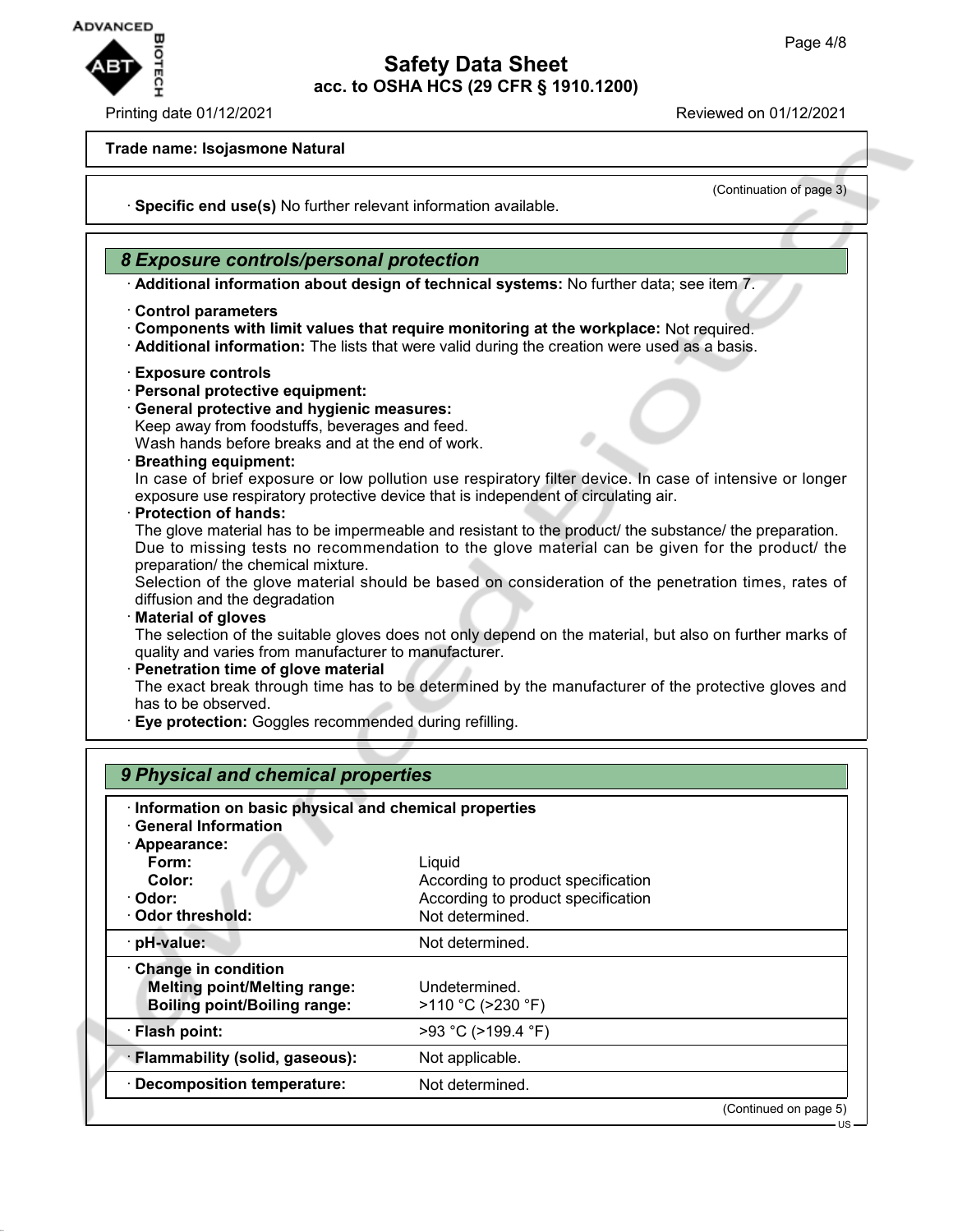

Printing date 01/12/2021 Reviewed on 01/12/2021

#### **Trade name: Isojasmone Natural**

|                                                            | (Continuation of page 4)                                |  |  |
|------------------------------------------------------------|---------------------------------------------------------|--|--|
| · Auto igniting:                                           | Not determined.                                         |  |  |
| Danger of explosion:                                       | Product does not present an explosion hazard.           |  |  |
| <b>Explosion limits:</b>                                   |                                                         |  |  |
| Lower:                                                     | Not determined.                                         |  |  |
| Upper:                                                     | Not determined.                                         |  |  |
| · Vapor pressure:                                          | Not determined.                                         |  |  |
| Density at 20 $^{\circ}$ C (68 $^{\circ}$ F):              | 0.905-0.935 g/cm <sup>3</sup> (7.55223-7.80258 lbs/gal) |  |  |
| <b>Specific Gravity</b>                                    | $0.905 - 0.935$ @ 20 °C (33.6 - 33.7 @ 68 °F)           |  |  |
| <b>Relative density</b>                                    | Not determined.                                         |  |  |
| · Vapor density                                            | Not determined.                                         |  |  |
| <b>Evaporation rate</b>                                    | Not determined.                                         |  |  |
| Solubility in / Miscibility with                           |                                                         |  |  |
| Water:                                                     | Not miscible or difficult to mix.                       |  |  |
| · Partition coefficient (n-octanol/water): Not determined. |                                                         |  |  |
| · Viscosity:                                               |                                                         |  |  |
| Dynamic:                                                   | Not determined.                                         |  |  |
| Kinematic:                                                 | Not determined.                                         |  |  |
| <b>VOC content:</b>                                        | 0.00%                                                   |  |  |
|                                                            | 0.0 g/l / 0.00 lb/gal                                   |  |  |
| <b>Other information</b>                                   | No further relevant information available.              |  |  |
|                                                            |                                                         |  |  |

### *10 Stability and reactivity*

- · **Reactivity** No further relevant information available.
- · **Chemical stability**
- · **Thermal decomposition / conditions to be avoided:**

No decomposition if used according to specifications.

- · **Possibility of hazardous reactions** No dangerous reactions known.
- · **Conditions to avoid** No further relevant information available.
- · **Incompatible materials:** No further relevant information available.
- · **Hazardous decomposition products:** No dangerous decomposition products known.

### *11 Toxicological information*

- · **Information on toxicological effects**
- · **Acute toxicity:**
- · **Primary irritant effect:**
- · **on the skin:** No irritant effect.
- · **on the eye:** No irritating effect.
- · **Sensitization:** No sensitizing effects known.
- · **Additional toxicological information:**
- · **Carcinogenic categories**

· **IARC (International Agency for Research on Cancer)**

Substance is not listed.

(Continued on page 6)

US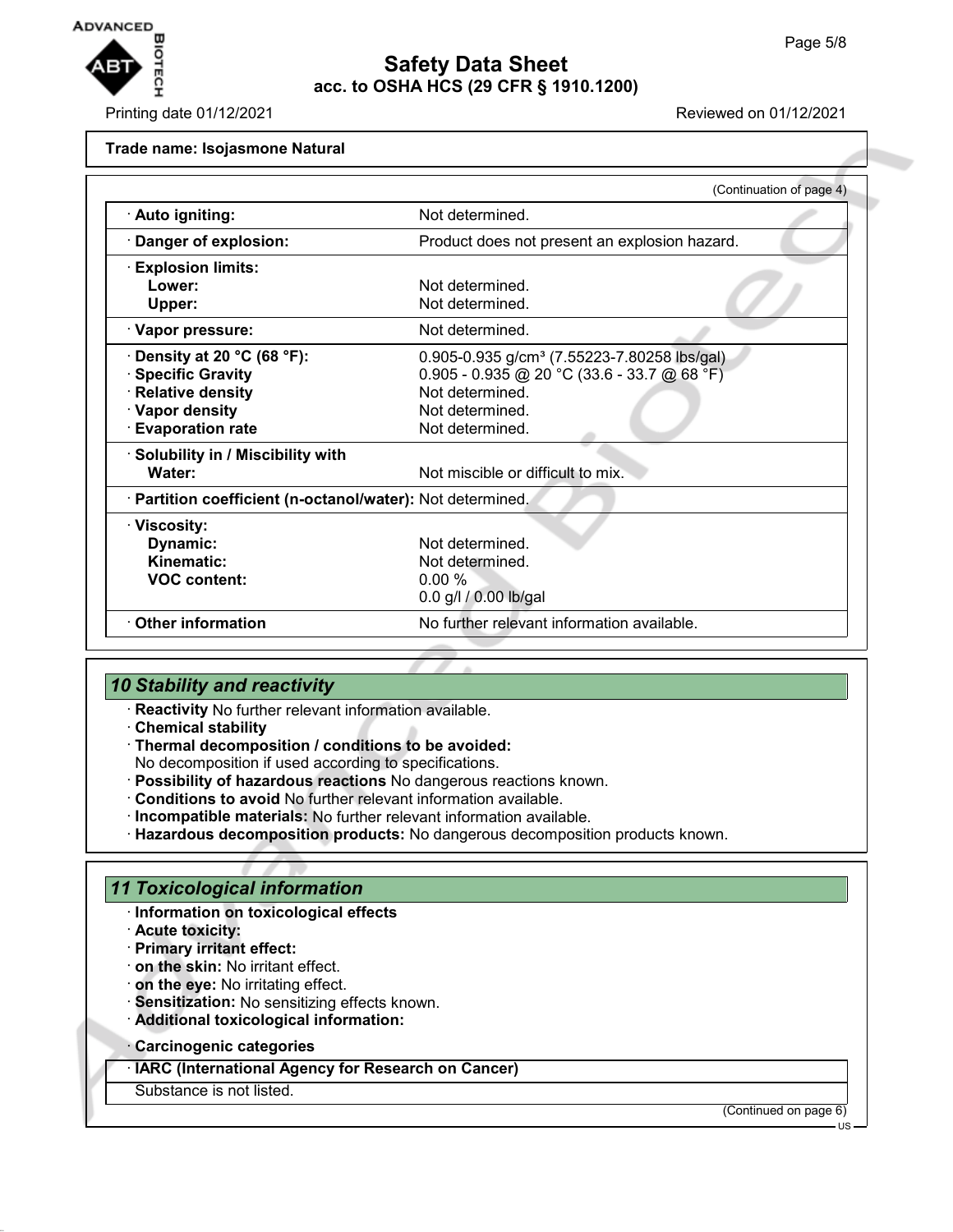

#### Printing date 01/12/2021 Reviewed on 01/12/2021

(Continuation of page 5)

#### **Trade name: Isojasmone Natural**

#### · **NTP (National Toxicology Program)**

Substance is not listed.

### · **OSHA-Ca (Occupational Safety & Health Administration)**

Substance is not listed.

### *12 Ecological information*

#### · **Toxicity**

- · **Aquatic toxicity:** No further relevant information available.
- · **Persistence and degradability** No further relevant information available.
- · **Behavior in environmental systems:**
- · **Bioaccumulative potential** No further relevant information available.
- · **Mobility in soil** No further relevant information available.
- · **Additional ecological information:**

#### · **General notes:**

Water hazard class 2 (Assessment by list): hazardous for water Do not allow product to reach ground water, water course or sewage system.

- Danger to drinking water if even small quantities leak into the ground.
- · **Results of PBT and vPvB assessment**
- · **PBT:** Not applicable.
- · **vPvB:** Not applicable.
- · **Other adverse effects** No further relevant information available.

### *13 Disposal considerations*

- · **Waste treatment methods**
- · **Recommendation:**

Must not be disposed of together with household garbage. Do not allow product to reach sewage system.

- · **Uncleaned packagings:**
- · **Recommendation:** Disposal must be made according to official regulations.

| · UN-Number                   |                 |                       |
|-------------------------------|-----------------|-----------------------|
| · DOT, IMDG, IATA             | Not Regulated   |                       |
| · UN proper shipping name     |                 |                       |
| · DOT, IMDG, IATA             | Not Regulated   |                       |
| · Transport hazard class(es)  |                 |                       |
| · DOT, ADN, IMDG, IATA        |                 |                       |
| ∴ Class                       | Not Regulated   |                       |
| · Packing group               |                 |                       |
| · DOT, IMDG, IATA             | Not Regulated   |                       |
| <b>Environmental hazards:</b> | Not applicable. |                       |
|                               |                 | (Continued on page 7) |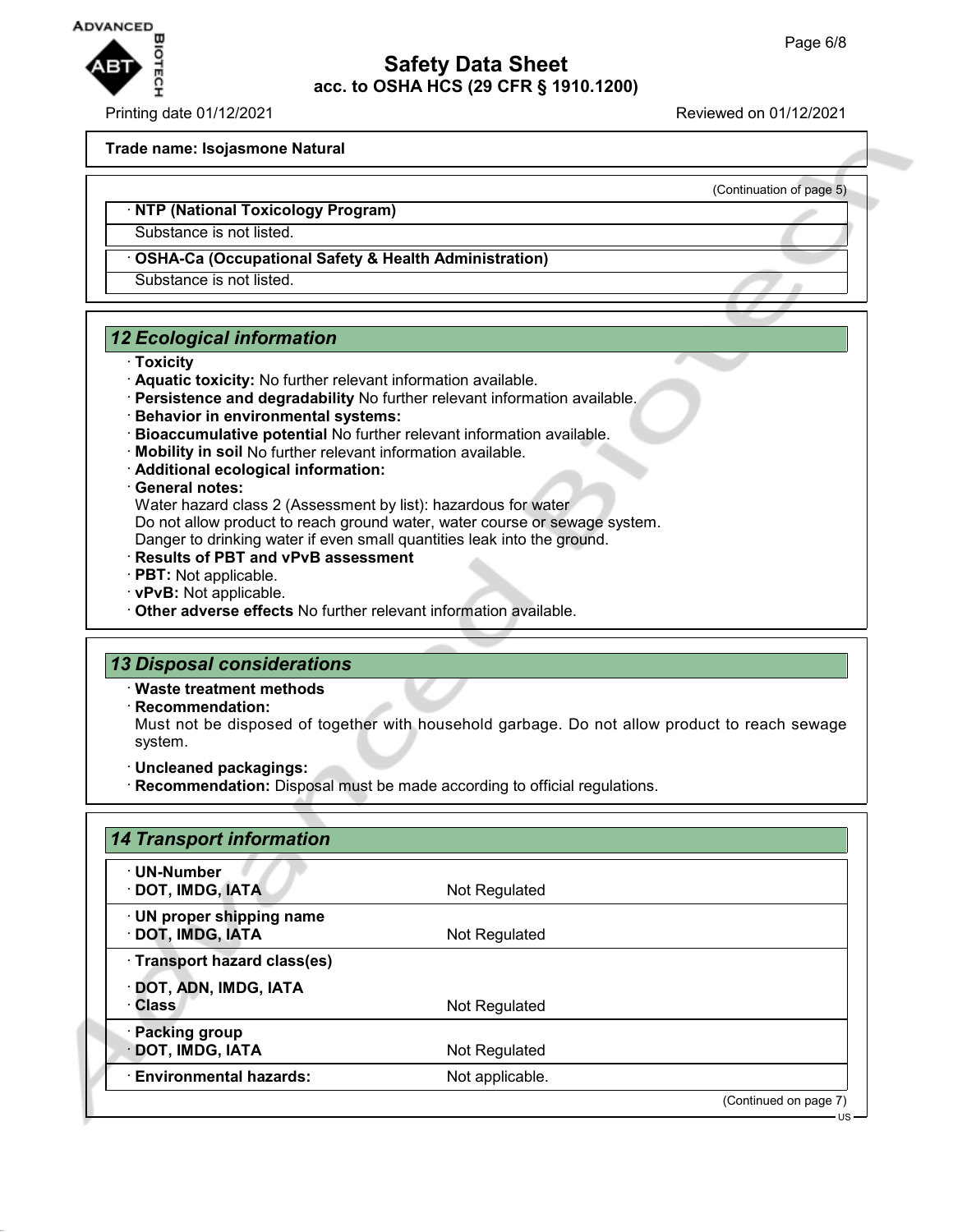

Printing date 01/12/2021 Reviewed on 01/12/2021

#### **Trade name: Isojasmone Natural**

*15 Regulatory information*

|                                                                                   | (Continuation of page 6)                             |
|-----------------------------------------------------------------------------------|------------------------------------------------------|
| · Special precautions for user                                                    | Not applicable.                                      |
| Transport in bulk according to Annex II of<br><b>MARPOL73/78 and the IBC Code</b> | Not applicable.                                      |
| · Transport/Additional information:                                               | Not dangerous according to the above specifications. |
| · UN "Model Regulation":                                                          | Not Regulated                                        |
|                                                                                   |                                                      |

| Section 355 (extremely hazardous substances):                                                                                                                                                                                                                                                                                                       |
|-----------------------------------------------------------------------------------------------------------------------------------------------------------------------------------------------------------------------------------------------------------------------------------------------------------------------------------------------------|
| Substance is not listed.                                                                                                                                                                                                                                                                                                                            |
| Section 313 (Specific toxic chemical listings):                                                                                                                                                                                                                                                                                                     |
| Substance is not listed.                                                                                                                                                                                                                                                                                                                            |
| · TSCA (Toxic Substances Control Act):                                                                                                                                                                                                                                                                                                              |
| <b>ACTIVE</b>                                                                                                                                                                                                                                                                                                                                       |
| · Hazardous Air Pollutants                                                                                                                                                                                                                                                                                                                          |
| Substance is not listed.                                                                                                                                                                                                                                                                                                                            |
| · Proposition 65                                                                                                                                                                                                                                                                                                                                    |
| Chemicals known to cause cancer:                                                                                                                                                                                                                                                                                                                    |
| Substance is not listed.                                                                                                                                                                                                                                                                                                                            |
| Chemicals known to cause reproductive toxicity for females:                                                                                                                                                                                                                                                                                         |
| Substance is not listed.                                                                                                                                                                                                                                                                                                                            |
| Chemicals known to cause reproductive toxicity for males:                                                                                                                                                                                                                                                                                           |
| Substance is not listed.                                                                                                                                                                                                                                                                                                                            |
| Chemicals known to cause developmental toxicity:                                                                                                                                                                                                                                                                                                    |
| Substance is not listed.                                                                                                                                                                                                                                                                                                                            |
| Carcinogenic categories                                                                                                                                                                                                                                                                                                                             |
| <b>EPA (Environmental Protection Agency)</b>                                                                                                                                                                                                                                                                                                        |
| Substance is not listed.                                                                                                                                                                                                                                                                                                                            |
| TLV (Threshold Limit Value established by ACGIH)                                                                                                                                                                                                                                                                                                    |
| Substance is not listed.                                                                                                                                                                                                                                                                                                                            |
| NIOSH-Ca (National Institute for Occupational Safety and Health)                                                                                                                                                                                                                                                                                    |
| Substance is not listed.                                                                                                                                                                                                                                                                                                                            |
| <b>GHS label elements</b><br>Pictograms on label shall be in the shape of a square set at a point and shall include a black hazard<br>symbol on a white background with a red frame sufficiently wide to be clearly visible.<br>The substance is classified and labeled according to the Globally Harmonized System (GHS).<br>(Continued on page 8) |